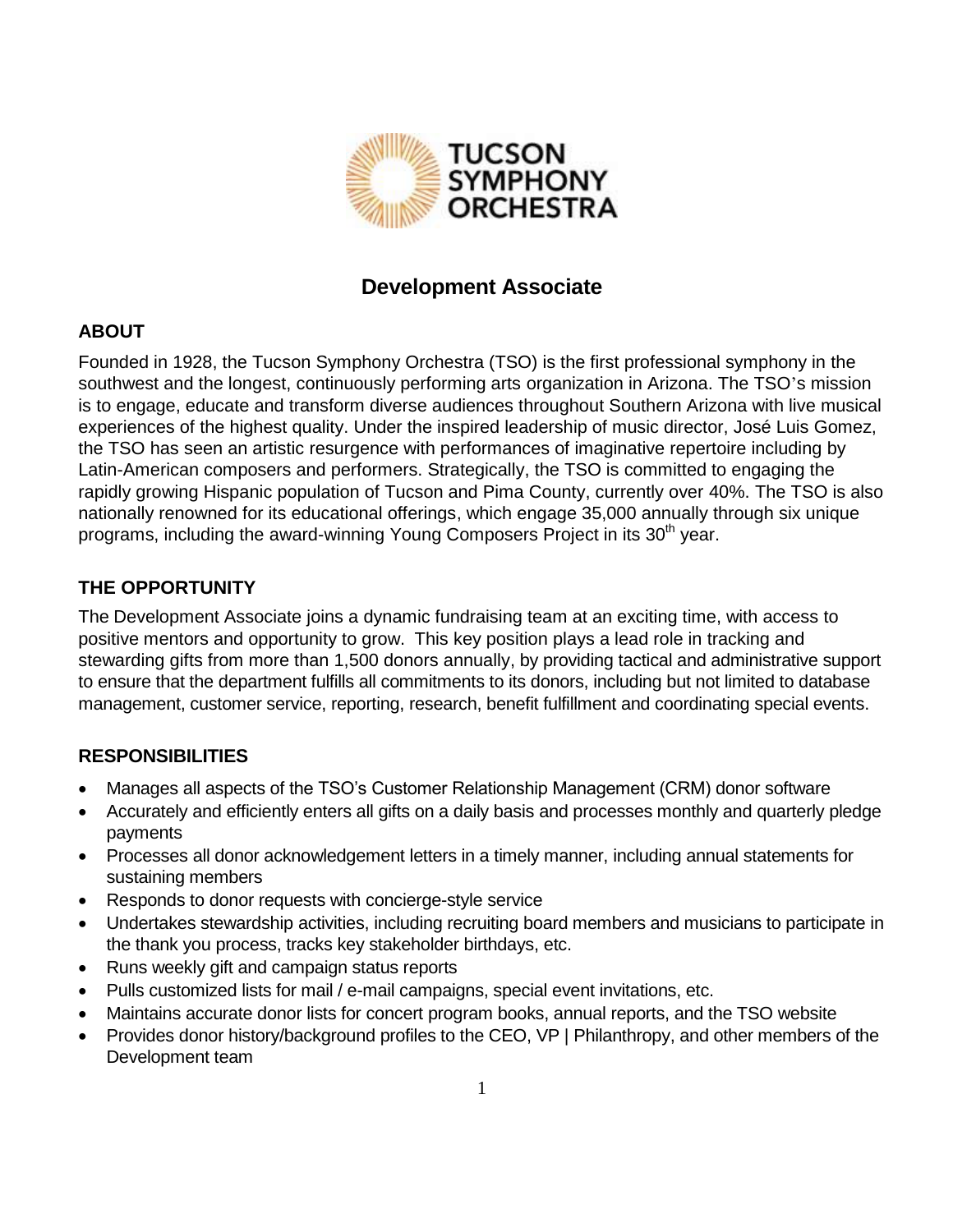- Fulfills in-house campaign mailings with the help of volunteers
- Prepares and sends electronic fundraising appeals
- Supports VP | Philanthropy with board relations, including note-taking at monthly Development Committee meetings
- Serves as liaison to the fundraising efforts of the Tucson Symphony Orchestra League and Cotillion
- Manages the preparation and production of special events including donor lounge, invited dress rehearsals, Parties of Note, and Primo, the TSO's signature annual fundraising event
- Oversees event vendor relations
- Accurately tracks event RSVPs
- Works at special events and coordinates volunteers to assist with set-up, execution, and tear-down

## **QUALIFICATIONS, SKILLS AND ATTRIBUTES**

- Bachelor's Degree or commensurate work experience
- Two years prior experience in a fundraising or sales related position a plus
- Strong computer skills including Microsoft Office Suite (Word, Excel, PowerPoint and Outlook)
- Demonstrated success managing a database
- Strong oral and written communications skills
- Attention to detail and excellent planning and organizational skills, including the ability to manage multiple projects simultaneously
- Team-oriented work style, including ability to work with community volunteers
- Commitment to outstanding customer service
- Passion for the arts and/or prior experience working in a professional non-profit arts environment is a plus
- Valid Driver's License

## **POSITION DETAILS** Title: Development Associate Reports to: Director of Philanthropy Hours: 40 hours/week, with evening and weekend duty during the season Compensation: Salary Range of \$35,000-\$40,000 annually, subject to qualifications and experience

Benefits: Comprehensive benefits

## **AN EQUAL OPPORTUNITY EMPLOYER**

Tucson Symphony Orchestra is an Equal Opportunity Employer that does not discriminate on the basis of actual or perceived race, color, creed, religion, national origin, ancestry, citizenship status, age, sex or gender (including pregnancy, childbirth and pregnancy-related conditions), gender identity or expression (including transgender status), sexual orientation, marital status, military service and veteran status, physical or mental disability, genetic information, or any other characteristic protected